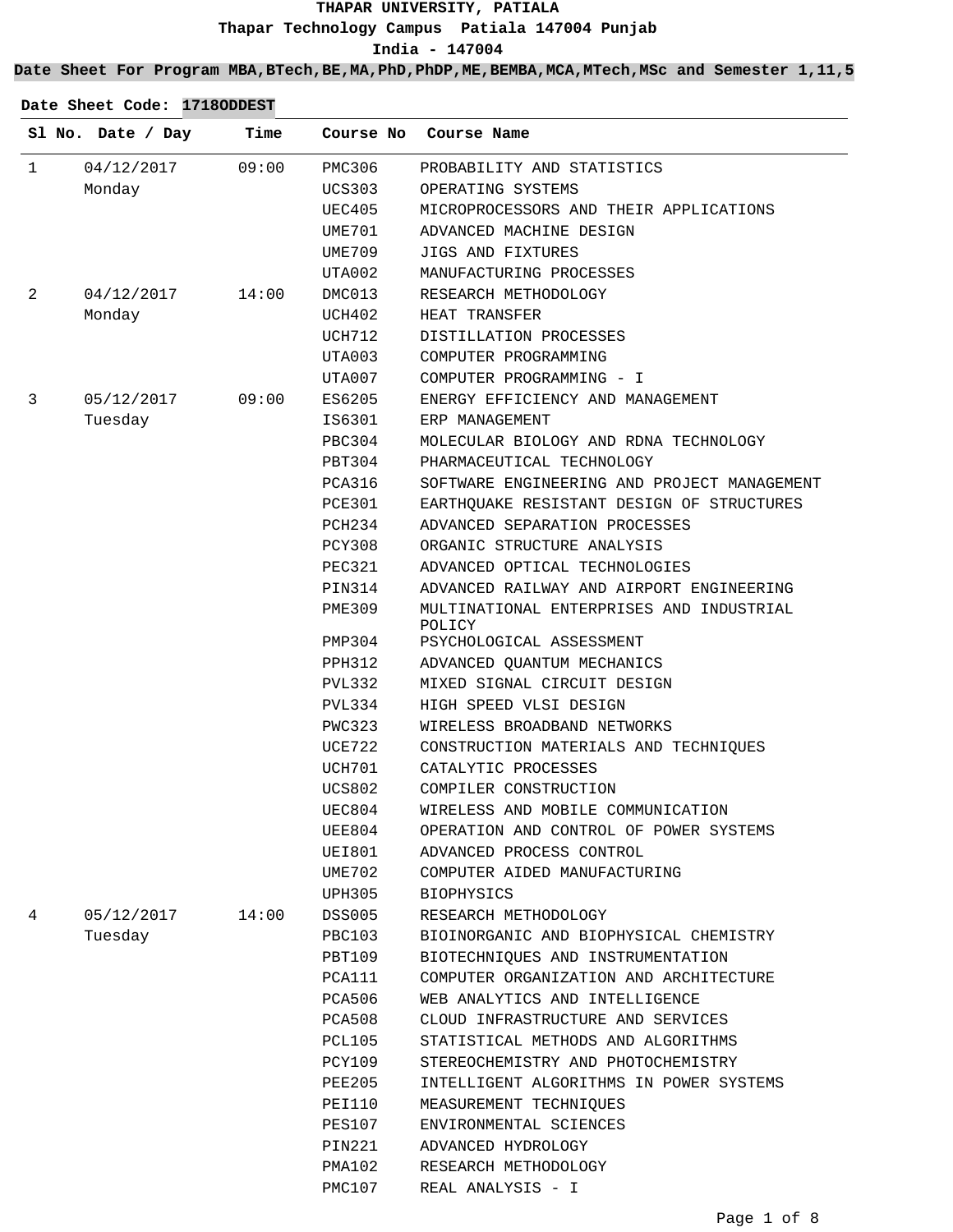**Date Sheet For Program MBA,BTech,BE,MA,PhD,PhDP,ME,BEMBA,MCA,MTech,MSc and Semester 1,11,5**

|   | Sl No. Date / Day      | Time  | Course No     | Course Name                                                 |
|---|------------------------|-------|---------------|-------------------------------------------------------------|
| 4 | 05/12/2017<br>Tuesday  | 14:00 | PMC411        | NUMERICAL METHODS FOR PARTIAL DIFFERENTIAL<br>EQUATIONS     |
|   |                        |       | PMC422        | FLUID MECHANICS                                             |
|   |                        |       | PME105        | MATHEMATICAL AND STATISTICAL METHODS                        |
|   |                        |       | PMP105        | RESEARCH METHODS, STATISTICS AND ETHICAL<br>ISSUES IN PSYCH |
|   |                        |       | PPH108        | DIGITAL SYSTEMS AND MICROPROCESSORS                         |
|   |                        |       | PVL203        | VLSI SIGNAL PROCESSING                                      |
|   |                        |       | PWC104        | STOCHASTIC PROCESSES AND INFORMATION THEORY                 |
|   |                        |       | UBT605        | PLANT BIOTECHNOLOGY                                         |
|   |                        |       | UCE510        | CONSTRUCTION MANAGEMENT                                     |
|   |                        |       | UCE609        | DESIGN OF STEEL STRUCTURES - I                              |
|   |                        |       | UCS617        | MICROPROCESSOR-BASED SYSTEMS DESIGN                         |
|   |                        |       | UCS701        | THEORY OF COMPUTATION                                       |
|   |                        |       | UEC512        | LINEAR INTEGRATED CIRCUITS AND APPLICATIONS                 |
|   |                        |       | UEE605        | POWER SYSTEM ANALYSIS AND STABILITY                         |
|   |                        |       | UEI609        | FUNDAMENTALS OF MICROPROCESSORS AND<br>MICROCONTROLLERS     |
|   |                        |       | UME513        | DYNAMICS AND VIBRATIONS                                     |
|   |                        |       | UME601        | INDUSTRIAL AUTOMATION                                       |
|   |                        |       | UPE502        | METAL CUTTING                                               |
| 5 | 06/12/2017             | 14:00 | PBY305        | DRUG DESIGN & DEVELOPMENT                                   |
|   | Wednesday              |       | UCS616        | ADVANCED DATA STRUCTURES AND ALGORITHMS                     |
|   |                        |       | UMA001        | MATHEMATICS - I                                             |
|   |                        |       | UMA003        | MATHEMATICS - I                                             |
|   |                        |       | UMA005        | INTRODUCTORY MATHEMATICS-I                                  |
| 6 | 07/12/2017             | 09:00 | <b>PBC301</b> | NUTRITIONAL AND CLINICAL BIOCHEMISTRY                       |
|   | Thursday               |       | PBT305        | PLANT BIOTECHNOLOGY                                         |
|   |                        |       | PCA309        | COMPUTER NETWORKS                                           |
|   |                        |       | PCY307        | CATALYSIS AND REAGENTS                                      |
|   |                        |       | PMC208        | OPERATIONS RESEARCH                                         |
|   |                        |       | <b>PME302</b> | INDIAN ECONOMY                                              |
|   |                        |       | PMP301        | PSYCHODIAGNOSTICS AND TREATMENT                             |
|   |                        |       | PMP302        | GUIDANCE AND COUNSELLING II                                 |
|   |                        |       | PPH301        | PARTICLE PHYSICS                                            |
|   |                        |       | UBT304        | MOLECULAR BIOLOGY                                           |
|   |                        |       | <b>UCE302</b> | ARCHITECTURE AND BUILDING DRAWINGS                          |
|   |                        |       | UCE306        | DRAWING & BUILDING CONSTRUCTION<br>ARCHITECTURE             |
|   |                        |       | UEC616        | HDL BASED SYSTEM DESIGN                                     |
|   |                        |       | UEC624        | SOFT COMPUTING TECHNIQUES                                   |
|   |                        |       | UEC721        | ANALOG IC DESIGN                                            |
|   |                        |       | UEE801        | ELECTRIC DRIVES                                             |
|   |                        |       | UEI403        | ELECTRICAL AND ELECTRONIC MEASUREMENTS                      |
|   |                        |       | UES012        | ENGINEERING MATERIALS                                       |
|   |                        |       | UME706        | MECHANICAL VIBRATIONS                                       |
|   |                        |       | UME708        | MECHANICAL VIBRATIONS                                       |
|   |                        |       | <b>UPE703</b> | METAL FORMING                                               |
|   |                        |       | USE601        | SOFTWARE VERIFICATION AND VALIDATION TESTING                |
| 7 | 07/12/2017<br>Thursday | 14:00 | DPM001        | MATERIALS CHARACTERIZATION AND MEASUREMENT<br>TECHNIQUES    |
|   |                        |       | <b>PBC102</b> | CELL BIOLOGY AND PHYSIOLOGY                                 |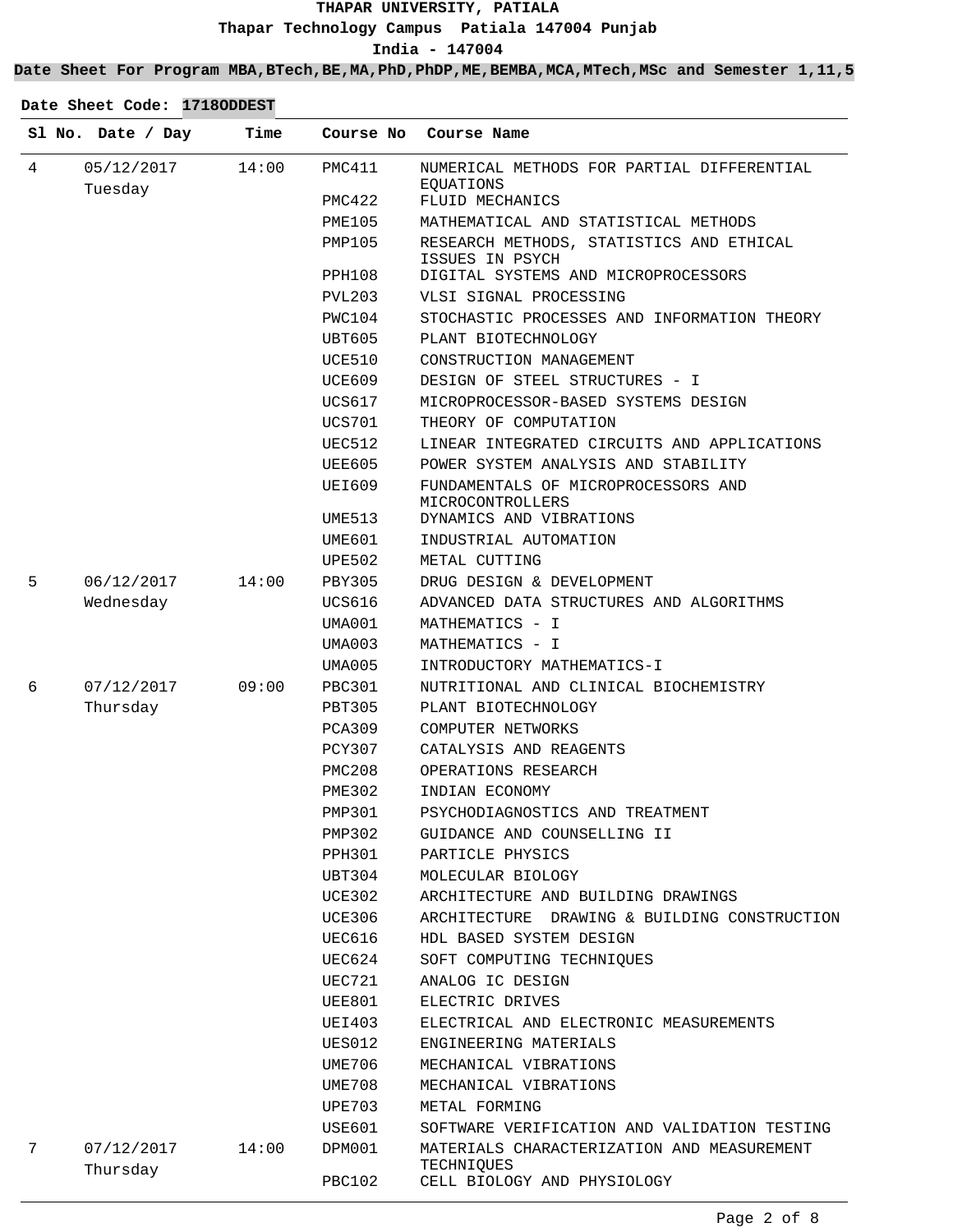## **Date Sheet For Program MBA,BTech,BE,MA,PhD,PhDP,ME,BEMBA,MCA,MTech,MSc and Semester 1,11,5**

|    | Sl No. Date / Day | Time  | Course No | Course Name                              |
|----|-------------------|-------|-----------|------------------------------------------|
| 7  | 07/12/2017        | 14:00 | PBT110    | MICROBIOLOGY                             |
|    | Thursday          |       | PBY102    | BIOPROCESS ENGINEERING                   |
|    |                   |       | PCA108    | DISCRETE MATHEMATICS                     |
|    |                   |       | PCD103    | MECHATRONICS                             |
|    |                   |       | PCD108    | MACHINE TOOL DESIGN                      |
|    |                   |       | PCE102    | ADVANCED SOLID MECHANICS                 |
|    |                   |       | PCS104    | ADVANCED DATA STRUCTURES AND ALGORITHMS  |
|    |                   |       | PCY104    | <b>QUANTUM CHEMISTRY</b>                 |
|    |                   |       | PEC105    | ADVANCED COMMUNICATION SYSTEMS           |
|    |                   |       | PEE107    | POWER SYSTEM TRANSIENTS AND MITIGATION   |
|    |                   |       | PEI107    | DIGITAL SIGNAL PROCESSING AND TECHNIQUES |
|    |                   |       | PIN102    | INFRASTRUCTURE PLANNING AND MANAGEMENT   |
|    |                   |       | PMC106    | DIFFERENTIAL EQUATIONS                   |
|    |                   |       | PME102    | MACROECONOMICS-I                         |
|    |                   |       | PMP104    | PHYSIOLOGICAL PSYCHOLOGY                 |
|    |                   |       | PPH104    | MATHEMATICAL PHYSICS                     |
|    |                   |       | PTH104    | ADVANCED FLUID MECHANICS                 |
|    |                   |       | PVL109    | FPGA BASED SYSTEM DESIGN                 |
|    |                   |       | UBT602    | BIOINFORMATICS AND BIOSTATISTICS         |
|    |                   |       | UCE505    | TRANSPORTATION ENGINEERING - I           |
|    |                   |       | UCE509    | TRANSPORTATION ENGINEERING - I           |
|    |                   |       | UCH501    | CHEMICAL REACTION ENGINEERING-I          |
|    |                   |       | UCS614    | EMBEDDED SYSTEMS DESIGN                  |
|    |                   |       | UEC502    | DIGITAL SIGNAL PROCESSING                |
|    |                   |       | UEE505    | ANALOG AND DIGITAL SYSTEMS               |
|    |                   |       | UEE506    | DIGITAL SIGNAL PROCESSING FUNDAMENTALS   |
|    |                   |       | UME501    | APPLIED THERMODYNAMICS                   |
|    |                   |       | UME733    | INDUSTRIAL METALLURGY                    |
| 8  | 08/12/2017        | 09:00 | UEE301    | DIRECT CURRENT MACHINES AND TRANSFORMERS |
|    | Friday            |       | UME510    | INDUSTRIAL AUTOMATION                    |
| 9  | 08/12/2017        | 14:00 | UCB008    | APPLIED CHEMISTRY                        |
|    | Friday            |       | UEC401    | ANALOG COMMUNICATION SYSTEMS             |
|    |                   |       | UPH001    | PHYSICS                                  |
|    |                   |       | UPH004    | APPLIED PHYSICS                          |
| 10 | 09/12/2017        | 09:00 | IM6205    | MANAGING INTERNATIONAL FIRMS             |
|    | Saturday          |       | PBC305    | BIOETHICS, BIOSAFETY AND IPR             |
|    |                   |       | PBT202    | BIOPROCESS TECHNOLOGY                    |
|    |                   |       | PBY207    | FOOD PROCESSING TECHNOLOGY               |
|    |                   |       | PCA315    | DATA STRUCTURE AND ALGORITHMS            |
|    |                   |       | PCH222    | ENERGY RESOURCES & MANAGEMENT            |
|    |                   |       | PCY321    | REARRANGEMENTS AND RETROSYNTHESIS        |
|    |                   |       | PCY322    | PHOTOPHYSICAL CHEMISTRY                  |
|    |                   |       | PIN212    | MASS TRANSPORTATION SYSTEMS              |
|    |                   |       | PMC304    | MECHANICS                                |
|    |                   |       | PME303    | INDUSTRIAL ORGANISATION                  |
|    |                   |       | PMP305    | POSITIVE PSYCHOLOGY AND WELL BEING       |
|    |                   |       | PPH308    | INSTRUMENTATION AND EXPERIMENT DESIGN    |
|    |                   |       | PVL333    | SYSTEM ON CHIP                           |
|    |                   |       | PWC336    | WIRELESS COMMUNICATION PROTOCOL          |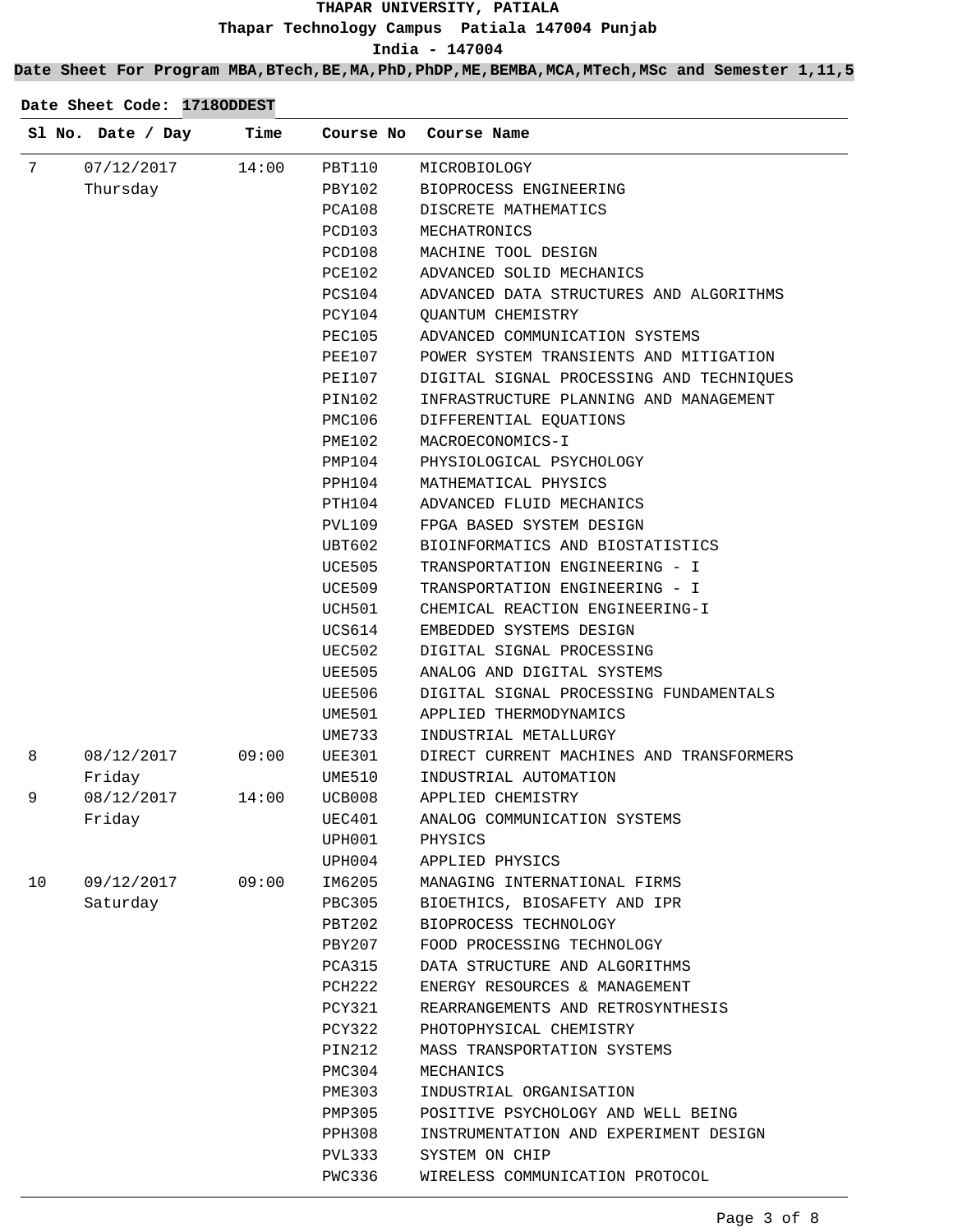**Date Sheet For Program MBA,BTech,BE,MA,PhD,PhDP,ME,BEMBA,MCA,MTech,MSc and Semester 1,11,5**

|    | Sl No. Date / Day | Time  |               | Course No Course Name                                               |
|----|-------------------|-------|---------------|---------------------------------------------------------------------|
| 10 | 09/12/2017        | 09:00 | UCE307        | BUILDING MATERIALS                                                  |
|    | Saturday          |       | UCH301        | MATERIAL AND ENERGY BALANCES                                        |
|    |                   |       | <b>UEC802</b> | FIBER OPTIC COMMUNICATION                                           |
|    |                   |       | UEE802        | INTELLIGENT ALGORITHMS IN POWER SYSTEM                              |
|    |                   |       | UEI703        | MEASUREMENT SCIENCE                                                 |
|    |                   |       | UMA007        | NUMERICAL ANALYSIS                                                  |
|    |                   |       | UMA032        | NUMERICAL AND STATISTICAL METHODS                                   |
|    |                   |       | UME302        | KINEMATICS OF MACHINES                                              |
|    |                   |       | UME306        | MECHANICS OF MACHINES                                               |
| 11 | 09/12/2017        | 14:00 | DSS003        | GLOBAL MARKETING AND E-BUSINESS                                     |
|    | Saturday          |       | <b>DSS007</b> | STRATEGIC HR IN GLOBAL ENVIRONMENT                                  |
|    |                   |       | DSS008        | ADVANCES IN APPLIED PSYCHOLOGY                                      |
|    |                   |       | PBC104        | BIOANALYTICAL TECHNIQUES                                            |
|    |                   |       | PBT111        | CELL AND MOLECULAR BIOLOGY                                          |
|    |                   |       | PCA110        | LAMP AND WEB DESIGNING                                              |
|    |                   |       | PCA504        | NETWORK SECURITY                                                    |
|    |                   |       | PCD204        | INDUSTRIAL AUTOMATION                                               |
|    |                   |       | PCE104        | STRUCTURAL MATERIALS                                                |
|    |                   |       | PCH211        | PROCESS OPTIMIZATION                                                |
|    |                   |       | PCY201        | ELECTROCHEMISTRY AND THERMODYNAMICS                                 |
|    |                   |       | PEC207        | RF DEVICES AND APPLICATIONS                                         |
|    |                   |       | PEE109        | POWER SYSTEM DYNAMICS AND STABILITY                                 |
|    |                   |       | PEI109        | INTELLIGENT TECHNIQUES AND APPLICATIONS                             |
|    |                   |       | PIN104        | DESIGN OF HYDRAULIC STRUCTURES                                      |
|    |                   |       | PMC108        | ALGEBRA-I                                                           |
|    |                   |       | PME104        | ECONOMIC ENVIRONMENT, ETHICS AND CORPORATE<br>SOCIAL RESPONSIBILITY |
|    |                   |       | PMP102        | INTRODUCTION TO EXPERIMENTAL PSYCHOLOGY                             |
|    |                   |       | PPH109        | COMPUTATIONAL METHODS IN PHYSICS                                    |
|    |                   |       | PSE106        | SOFTWARE ENGINEERING CONCEPTS AND<br>METHODOLOGIES                  |
|    |                   |       | PTH214        | DESIGN OF COMPRESSORS AND GAS TURBINES                              |
|    |                   |       | <b>PVL110</b> | VLSI ARCHITECTURE                                                   |
|    |                   |       | UCE501        | SOIL MECHANICS                                                      |
|    |                   |       | UCS523        | COMPUTER & NETWORK SECURITY                                         |
|    |                   |       | UCS608        | PARALLEL AND DISTRIBUTED COMPUTING                                  |
|    |                   |       | UEE507        | ENGINEERING ELECTROMAGNETICS                                        |
|    |                   |       | UEI601        | INDUSTRIAL INSTRUMENTATION                                          |
|    |                   |       | UME408        | MACHINE DESIGN-I                                                    |
|    |                   |       | UME515        | INDUSTRIAL ENGINEERING                                              |
|    |                   |       | UME713        | FLUID MECHANICS AND MACHINERY                                       |
|    |                   |       | <b>UML501</b> | MACHINE LEARNING                                                    |
|    |                   |       | UPE501        | WORK STUDY AND ERGONOMICS ENGINEERING                               |
| 12 | 11/12/2017        | 09:00 | PHU301        | ENTREPRENEURSHIP AND IPR                                            |
|    | Monday            |       | PMC312        | OBJECT ORIENTED PROGRAMMING                                         |
|    |                   |       | PMC313        | GRAPH THEORY AND APPLICATIONS                                       |
|    |                   |       | PME307        | E-BUSINESS                                                          |
|    |                   |       | UBT302        | FOOD SCIENCE                                                        |
|    |                   |       | UCE701        | GROUND IMPROVEMENT                                                  |
|    |                   |       | <b>UCS518</b> | COMPUTER NETWORKS                                                   |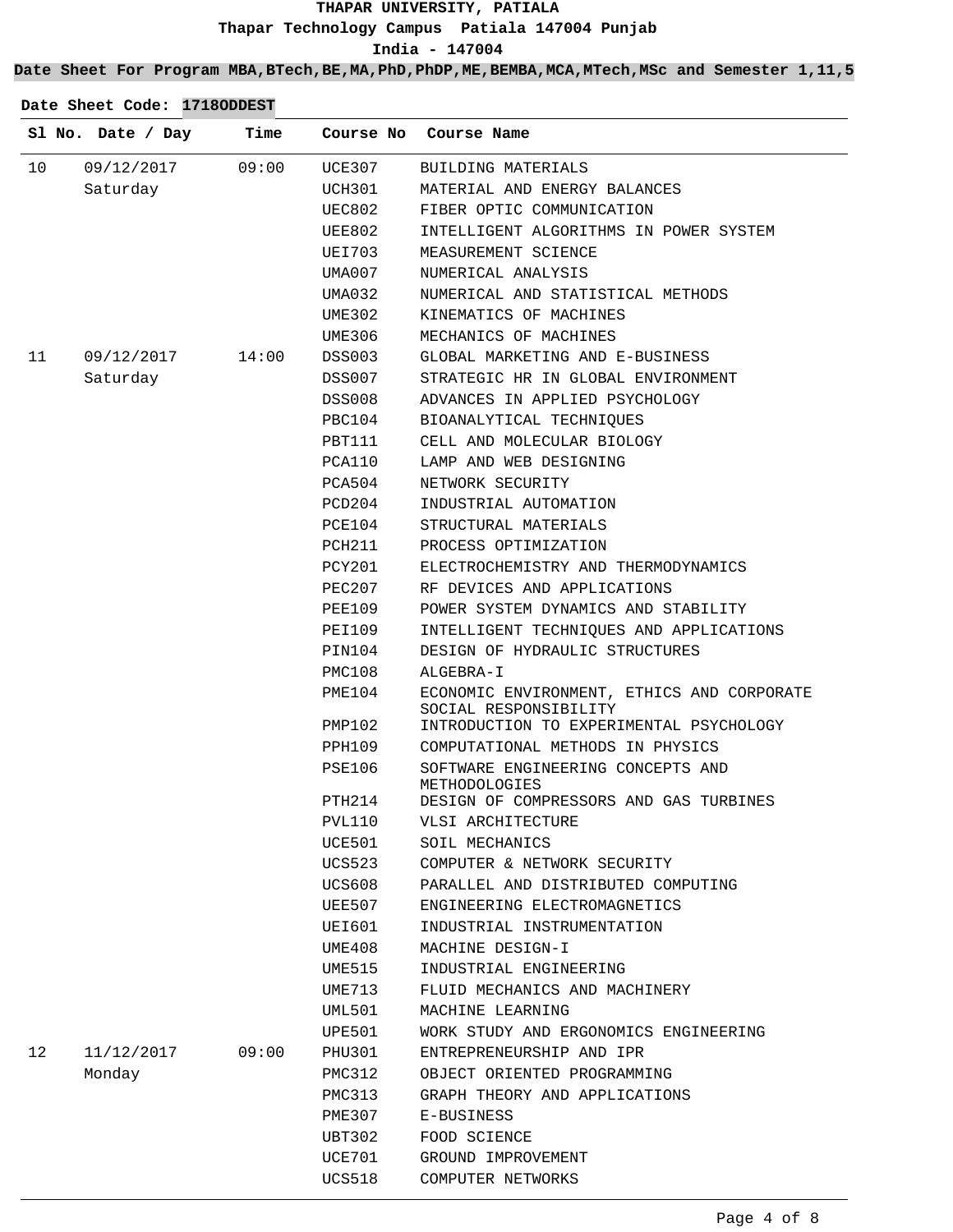### **Date Sheet For Program MBA,BTech,BE,MA,PhD,PhDP,ME,BEMBA,MCA,MTech,MSc and Semester 1,11,5**

|    | Sl No. Date / Day    | Time  | Course No               | Course Name                                                                                    |
|----|----------------------|-------|-------------------------|------------------------------------------------------------------------------------------------|
| 12 | 11/12/2017           | 09:00 | UCS520                  | COMPUTER NETWORKS                                                                              |
|    | Monday               |       | UEC404                  | SIGNALS & SYSTEMS                                                                              |
|    |                      |       | UEE402                  | TRANSMISSION AND DISTRIBUTION OF POWER                                                         |
|    |                      |       | UES011                  | THERMO-FLUIDS                                                                                  |
|    |                      |       | UME502                  | AUTOMOBILE ENGINEERING                                                                         |
|    |                      |       | UME703                  | FLUID MACHINERY                                                                                |
| 13 | 11/12/2017<br>Monday | 14:00 | PBT107                  | INTRODUCTION TO LIFE SCIENCES (FOR NON-<br>MEDICAL GROUP)                                      |
|    |                      |       | PCY108                  | CHEMICAL BIOLOGY                                                                               |
|    |                      |       | PEC101                  | DISCRETE TIME SIGNAL PROCESSING                                                                |
|    |                      |       | PEE105                  | ADVANCED POWER ELECTRONICS                                                                     |
|    |                      |       | PEI102                  | INDUSTRIAL INSTRUMENTATION AND CONTROL                                                         |
|    |                      |       | PIM101                  | BASIC MATHEMATICS                                                                              |
|    |                      |       | PMC104                  | FUNDAMENTALS OF COMPUTER SCIENCE AND C<br>PROGRAMMING                                          |
|    |                      |       | PPH101                  | CLASSICAL MECHANICS                                                                            |
|    |                      |       | PTH101                  | ADVANCED THERMODYNAMICS                                                                        |
|    |                      |       | PVL103                  | DIGITAL VLSI DESIGN                                                                            |
|    |                      |       | UBT508                  | TRANSDUCERS AND BIOSENSORS                                                                     |
|    |                      |       | UCE402                  | CONCRETE STRUCTURE DESIGN - I                                                                  |
|    |                      |       | UCE508                  | DESIGN OF CONCRETE STRUCTURES-I                                                                |
|    |                      |       | UCH502                  | MASS TRANSFER-I                                                                                |
|    |                      |       | <b>UCS301</b>           | DATA STRUCTURES                                                                                |
|    |                      |       | UCS406                  | DATA STRUCTURES AND ALGORITHMS                                                                 |
|    |                      |       | <b>UEC307</b><br>UEC507 | ELECTROMAGNETIC FIELD THEORY AND TRANSMISSION<br>LINES<br>MICROPROCESSORS AND MICROCONTROLLERS |
|    |                      |       | UEC708                  | MICROWAVE ENGINEERING                                                                          |
|    |                      |       | UEE401                  | ALTERNATING CURRENT MACHINES                                                                   |
|    |                      |       | UEI833                  | OPTICAL INSTRUMENTATION                                                                        |
|    |                      |       | UEI847                  | ROBOTICS AND AUTOMATION                                                                        |
|    |                      |       | UME712                  | HEAT TRANSFER                                                                                  |
| 14 | 12/12/2017           | 09:00 | PCY302                  | SYMMETRY AND GROUP THEORY                                                                      |
|    | Tuesday              |       | UEC604                  | MODERN CONTROL THEORY                                                                          |
|    |                      |       | UEC703                  | MODERN CONTROL SYSTEMS                                                                         |
|    |                      |       | UEN003                  | ENVIRONMENTAL STUDIES                                                                          |
| 15 | 12/12/2017           | 14:00 | PCS103                  | ADVANCED ARTIFICIAL INTELLIGENCE                                                               |
|    | Tuesday              |       | PEE339                  | POWER SYSTEM OPERATION UNDER DEREGULATION                                                      |
|    |                      |       | <b>UCS503</b>           | SOFTWARE ENGINEERING                                                                           |
|    |                      |       | UES009                  | MECHANICS                                                                                      |
|    |                      |       | UME407                  | INSPECTION AND QUALITY CONTROL                                                                 |
|    |                      |       |                         |                                                                                                |
|    |                      |       | UMT601                  | INSPECTION AND QUALITY CONTROL                                                                 |
|    |                      |       | UTA001                  | ENGINEERING GRAPHICS                                                                           |
|    |                      |       | UTA008                  | ENGINEERING DESIGN - I                                                                         |
|    |                      |       | UTA015                  | ENGINEERING DRAWING                                                                            |
| 16 | 13/12/2017           | 09:00 | PBT311                  | GENOMICS, METAGENOMICS AND PROTEOMICS                                                          |
|    | Wednesday            |       | PBT313                  | MOLECULAR MEDICINE AND DIAGNOSTICS                                                             |
|    |                      |       | PCA104                  | OPERATING SYSTEMS                                                                              |
|    |                      |       | PEC337                  | ADAPTIVE SIGNAL PROCESSING                                                                     |
|    |                      |       | PMC303                  | COMPUTER NETWORKS                                                                              |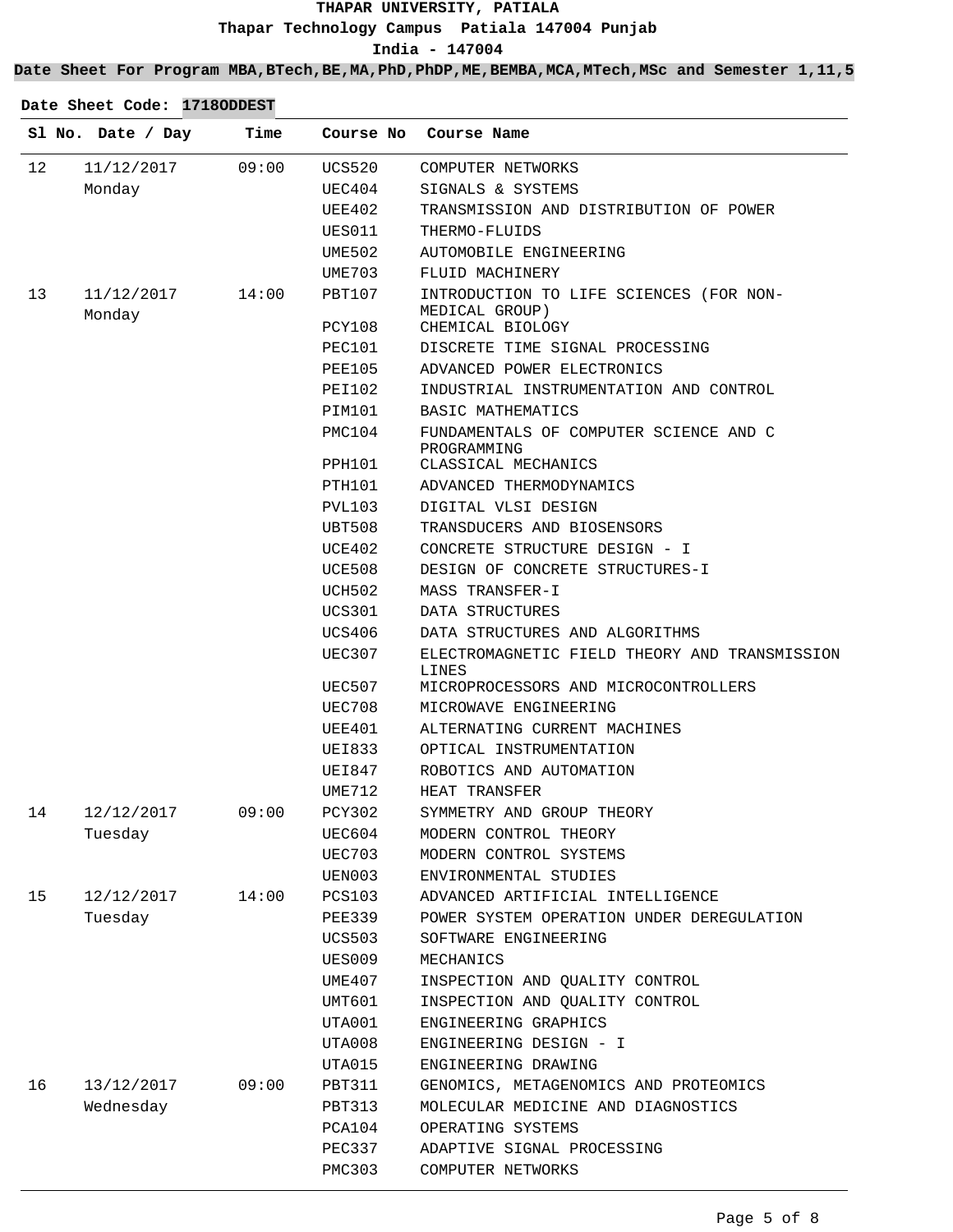## **Date Sheet For Program MBA,BTech,BE,MA,PhD,PhDP,ME,BEMBA,MCA,MTech,MSc and Semester 1,11,5**

|    | Sl No. Date / Day | Time  |                         | Course No Course Name                   |
|----|-------------------|-------|-------------------------|-----------------------------------------|
| 16 | 13/12/2017        | 09:00 | <b>PME301</b>           | POLITICAL ECONOMY OF DEVELOPMENT        |
|    | Wednesday         |       | PPH324                  | NUCLEAR REACTOR PHYSICS                 |
|    |                   |       | PPH449                  | STRUCTURE AND PROPERTIES OF MATERIALS   |
|    |                   |       | UBT303                  | BIOCHEMISTRY II                         |
|    |                   |       | UCS405                  | DISCRETE MATHEMATICAL STRUCTURES        |
|    |                   |       | UCS524                  | ENGINEERING SOFTWARE AS A SERVICE       |
|    |                   |       | UEC403                  | CIRCUIT ANALYSIS AND SYNTHESIS          |
|    |                   |       | UEE841                  | INDUSTRIAL ELECTRONICS                  |
|    |                   |       | UEE845                  | MICROCONTROLLERS AND APPLICATIONS       |
|    |                   |       | UMA031                  | OPTIMIZATION TECHNIQUES                 |
|    |                   |       | UME705                  | MACHINING SCIENCE                       |
|    |                   |       | UME710                  | MODERN MANUFACTURING PROCESSES          |
|    |                   |       | UTA004                  | INFORMATION TECHNOLOGY                  |
| 17 | 13/12/2017        | 14:00 | PBC101                  | BIOMOLECULES AND ENZYMOLOGY             |
|    | Wednesday         |       | PBT103                  | BIOCHEMISTRY                            |
|    |                   |       | PBY101                  | MOLECULAR BIOLOGY & rDNA TECHNOLOGY     |
|    |                   |       | PCA107                  | STATISTICAL AND NUMERICAL METHODS       |
|    |                   |       | PCD105                  | COMPUTER AIDED MANUFACTURING            |
|    |                   |       | PCE101                  | ADVANCED STRUCTURAL ANALYSIS            |
|    |                   |       | PCE105                  | ADVANCED FOUNDATION ENGINEERING         |
|    |                   |       | PCY102                  | INORGANIC CHEMISTRY                     |
|    |                   |       | PEC104                  | ANTENNA SYSTEMS                         |
|    |                   |       | PEE106                  | MODELLING AND ANALYSIS OF POWER SYSTEM  |
|    |                   |       | PEI104                  | PROCESS MODELLING AND CONTROL           |
|    |                   |       | PMC105                  | DISCRETE MATHEMATICAL STRUCTURE         |
|    |                   |       | PME101                  | MICROECONOMICS-I                        |
|    |                   |       | PMP101                  | HISTORY AND SYSTEMS OF PSYCHOLOGY       |
|    |                   |       | PPH103                  | <b>QUANTUM MECHANICS</b>                |
|    |                   |       | PSE104                  | SOFTWARE PROJECT MANAGEMENT             |
|    |                   |       | PTH103                  | INTERNAL COMBUSTION ENGINES             |
|    |                   |       | PVL108                  | DEVICE PHYSICS AND TECHNOLOGY           |
|    |                   |       | UBT601                  | ANIMAL BIOTECHNOLOGY                    |
|    |                   |       | <b>UCE503</b>           | ADVANCED STRUCTURAL ANALYSIS            |
|    |                   |       | UCE507                  | ADVANCED STRUCTURAL ANALYSIS            |
|    |                   |       | UCH503                  | INDUSTRIAL POLLUTION ABATEMENT          |
|    |                   |       |                         |                                         |
|    |                   |       | UEC302                  | DIGITAL ELECTRONIC CIRCUITS             |
|    |                   |       | UEC612<br><b>UEE503</b> | DIGITAL SYSTEM DESIGN                   |
|    |                   |       |                         | NETWORK ANALYSIS AND SYNTHESIS          |
|    |                   |       | UEE504                  | POWER ELECTRONICS                       |
|    |                   |       | UME404                  | MECHANICS OF DEFORMABLE BODIES          |
| 18 | 14/12/2017        | 14:00 | DMC007                  | RESEARCH METHODOLOGY                    |
|    | Thursday          |       | <b>PCS106</b>           | PARALLEL AND DISTRIBUTED COMPUTING      |
|    |                   |       | UCS507                  | COMPUTER ARCHITECTURE AND ORGANIZATION  |
| 19 | 15/12/2017        | 09:00 | <b>PBC303</b>           | NANOBIOMATERIALS                        |
|    | Friday            |       | PBT306                  | ANIMAL AND STEM CELL TECHNOLOGY         |
|    |                   |       | <b>PCA310</b>           | INFORMATION MANAGEMENT SYSTEMS          |
|    |                   |       | PCY316                  | CHEMICAL KINETICS AND SURFACE CHEMISTRY |
|    |                   |       | PMC305                  | MATHEMATICAL METHODS                    |
|    |                   |       | <b>PMP303</b>           | PSYCHOTHERAPEUTIC TECHNIQUES            |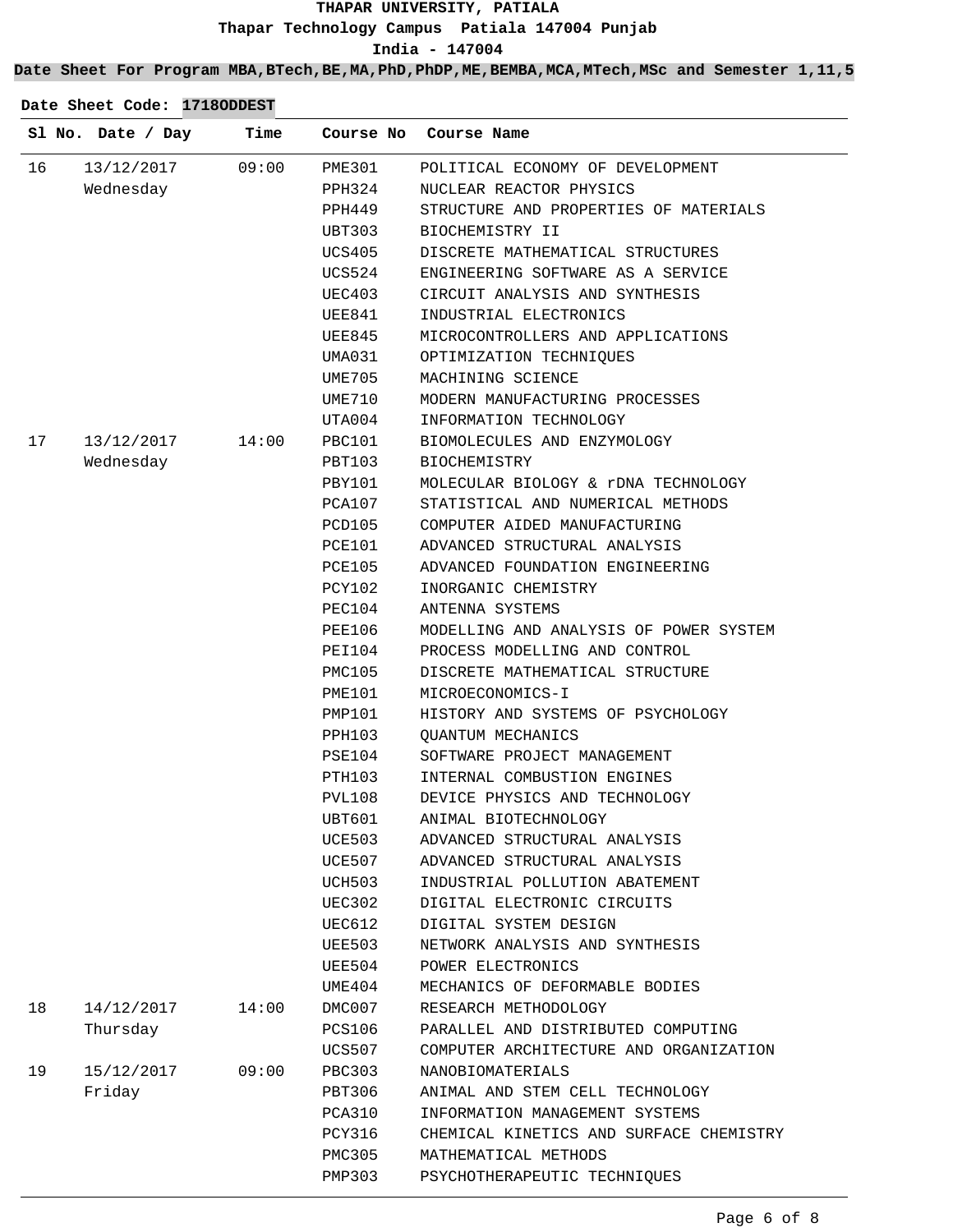## **Date Sheet For Program MBA,BTech,BE,MA,PhD,PhDP,ME,BEMBA,MCA,MTech,MSc and Semester 1,11,5**

|    | Sl No. Date / Day | Time  | Course No     | Course Name                                               |
|----|-------------------|-------|---------------|-----------------------------------------------------------|
| 19 | 15/12/2017        | 09:00 | PPH303        | SEMICONDUCTOR PHYSICS                                     |
|    | Friday            |       | UBT504        | IMMUNOTECHNOLOGY                                          |
|    |                   |       | UCE401        | HYDROLOGY AND GROUND WATER                                |
|    |                   |       | UCH721        | FOOD TECHNOLOGY                                           |
|    |                   |       | <b>UCS742</b> | DEEP LEARNING                                             |
|    |                   |       | UCS743        | ADVANCED COMPUTER NETWORKS                                |
|    |                   |       | UDP009        | INTRODUCTION TO SOFTWARE ENGG. & MANAGEMENT<br>PROFESSION |
|    |                   |       | UEC509        | COMPUTER ARCHITECTURE                                     |
|    |                   |       | UEC701        | ASICS AND FPGAS                                           |
|    |                   |       | UEC744        | MEMS AND SENSOR TECHNOLOGY                                |
|    |                   |       | UEI722        | INDUSTRIAL INSTRUMENTATION                                |
|    |                   |       | UEI844        | VIRTUAL INSTRUMENTATION                                   |
|    |                   |       | UHU081        | ENGINEERING ECONOMICS                                     |
|    |                   |       | <b>UME505</b> | MANUFACTURING TECHNOLOGY                                  |
| 20 | 15/12/2017        | 14:00 | PBY104        | APPLIED IMMUNOLOGY AND VACCINE TECHNOLOGY                 |
|    | Friday            |       | PCA109        | COMPUTER PROGRAMMING                                      |
|    |                   |       | PCA510        | IMAGE AND VIDEO PROCESSING                                |
|    |                   |       | PCA511        | COMPILER CONSTRUCTION                                     |
|    |                   |       | PCD107        | FINITE ELEMENT METHODS                                    |
|    |                   |       | PCE103        | ADVANCED STRUCTURAL DESIGN                                |
|    |                   |       | <b>PEC108</b> | EMBEDDED SYSTEM DESIGN                                    |
|    |                   |       | PEE108        | STATIC PROTECTIVE RELAYING                                |
|    |                   |       | PEI108        | MICROCONTROLLER AND EMBEDDED SYSTEMS                      |
|    |                   |       | PHU003        | PROFESSIONAL COMMUNICATION                                |
|    |                   |       | PIN103        | REMOTE SENSING AND GIS                                    |
|    |                   |       | PME103        | ECONOMICS OF GROWTH AND DEVELOPMENT                       |
|    |                   |       | PMP103        | DEVELOPMENTAL PSYCHOLOGY                                  |
|    |                   |       | PPI312        | METAL CASTING AND JOINING                                 |
|    |                   |       | PSE105        | SOFTWARE DESIGN AND CONSTRUCTION                          |
|    |                   |       | PTH202        | REFRIGERATION AND AIR CONDITIONING SYSTEM<br>DESIGN       |
|    |                   |       | UBT003        | INTRODUCTION TO BIOTECHNOLOGY                             |
|    |                   |       | UBT603        | BIOPROCESS ENGINEERING                                    |
|    |                   |       | UCH506        | PROCESS INSTRUMENTATION AND CONTROL                       |
|    |                   |       | UEC001        | ELECTRONIC ENGINEERING                                    |
|    |                   |       | UEE001        | ELECTRICAL ENGINEERING                                    |
|    |                   |       | UEE404        | TRANSMISSION AND DISTRIBUTION OF POWER                    |
|    |                   |       | <b>UEI501</b> | CONTROL SYSTEMS                                           |
|    |                   |       | UME844        | MACHINE TOOL DESIGN                                       |
| 21 | 16/12/2017        | 09:00 | <b>UCS310</b> | DATABASE MANAGEMENT SYSTEM                                |
|    | Saturday          |       | <b>UES002</b> | SOLID MECHANICS                                           |
|    |                   |       | UES010        | SOLIDS AND STRUCTURES                                     |
| 22 | 16/12/2017        | 14:00 | <b>PCS105</b> | ADVANCED OPERATING SYSTEM                                 |
|    | Saturday          |       | <b>UCS521</b> | ARTIFICIAL INTELLIGENCE                                   |
| 23 | 18/12/2017        | 09:00 | <b>PCE323</b> | INDUSTRIAL STRUCTURES                                     |
|    | Monday            |       | <b>UCS703</b> | ARTIFICIAL INTELLIGENCE AND ITS APPLICATIONS              |
| 24 | 18/12/2017        | 14:00 | PCY101        | ANALYTICAL CHEMISTRY                                      |
|    | Monday            |       | UCH507        | CHEMICAL PROCESS INDUSTRIES                               |
|    |                   |       | <b>UEC709</b> | FIBER OPTIC COMMUNICATION                                 |